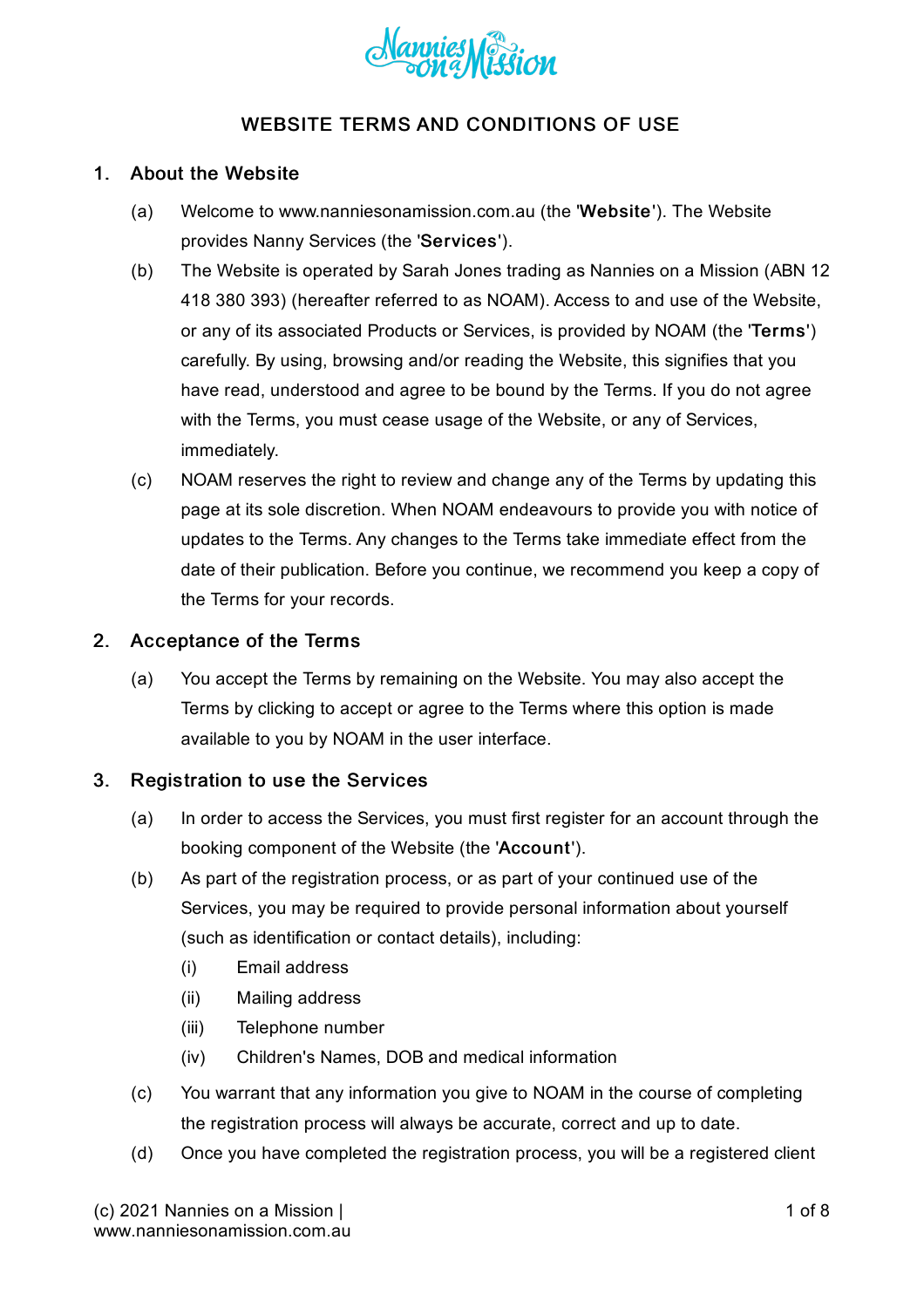

of the Website ('client') and agree to be bound by the Terms.

- (e) You may not use the Services and may not accept the Terms if:
	- (i) you are not of legal age to form a binding contract with NOAM; or
	- (ii) you are a person barred from receiving the Services under the laws of Australia or other countries including the country in which you are resident or from which you use the Services.

## 4. Your obligations as a client

- (a) As a client, you agree to comply with the following:
	- (i) you will use the Services only for purposes that are permitted by:
		- $(A)$ the Terms; and
		- (B) any applicable law, regulation or generally accepted practices or guidelines in the relevant jurisdictions;
	- (ii) you have the sole responsibility for protecting the confidentiality of your password and/or email address. Use of your password by any other person may result in the immediate cancellation of the Services;
	- (iii) any use of your registration information by any other person, or third parties, is strictly prohibited. You agree to immediately notify NOAM of any unauthorised use of your password or email address or any breach of security of which you have become aware;
	- (iv) access and use of the Website is limited, non-transferable and allows for the sole use of the Website by you for the purposes of NOAM providing the Services;
	- (v) you will not use the Services or the Website in connection with any commercial endeavours except those that are specifically endorsed or approved by the management of NOAM;
	- (vi) you will not use the Services or Website for any illegal and/or unauthorised use which includes collecting email addresses of clients by electronic or other means for the purpose of sending unsolicited email or unauthorised framing of or linking to the Website;
	- (vii) you agree that commercial advertisements, affiliate links, and other forms of solicitation may be removed from the Website without notice and may result in termination of the Services. Appropriate legal action will be taken by NOAM for any illegal or unauthorised use of the Website; and
	- (viii) you acknowledge and agree that any automated use of the Website or its Services is prohibited.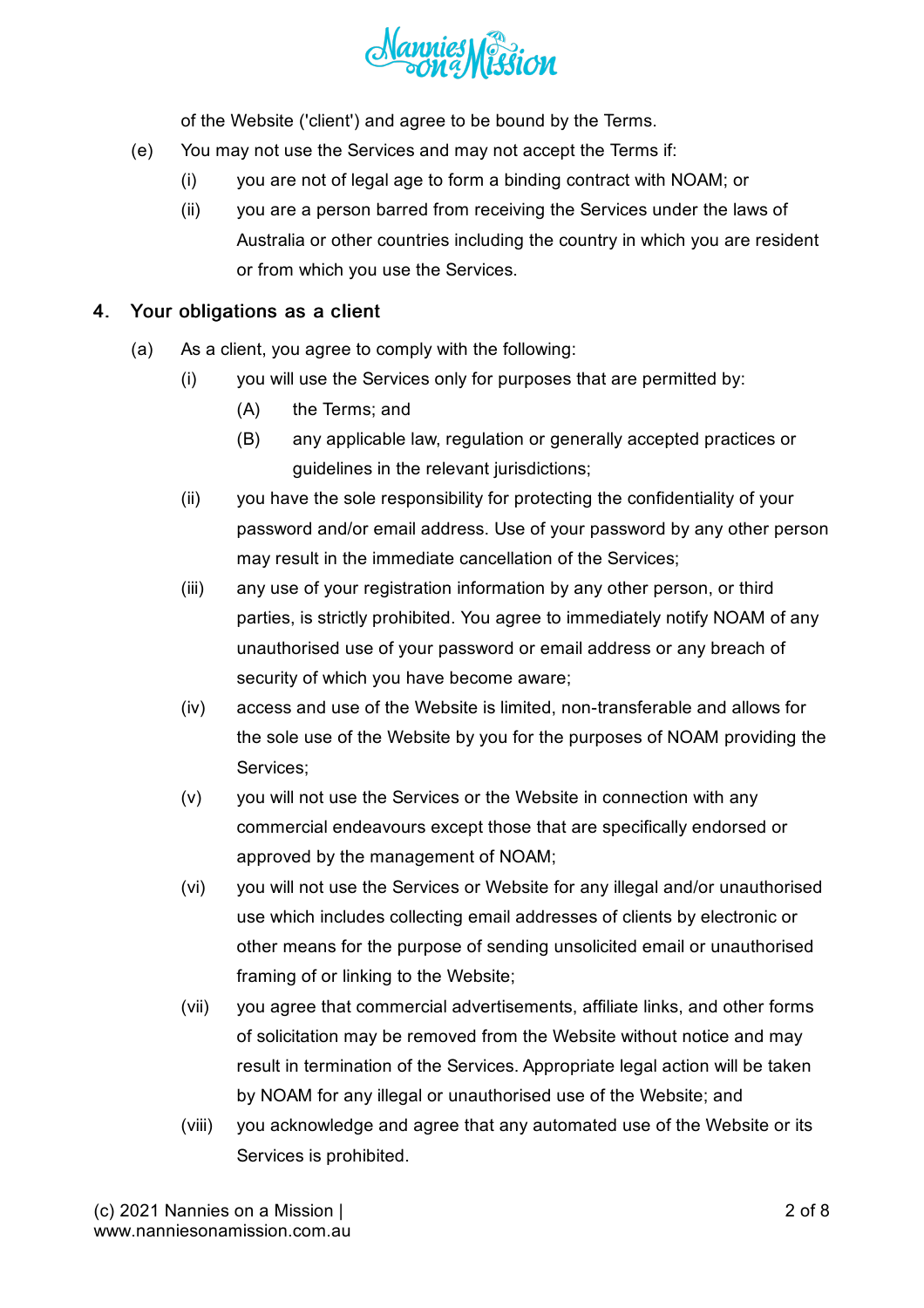

## 5. Payment

- (a) Where the option is given to you, you may make payment for the Services (the ' Services Fee') by way of:
	- (i) Electronic funds transfer ('EFT') into our nominated bank account
	- (ii) PayPal ('PayPal')
- (b) All payments made in the course of your use of the Services are made using Paypal. In using the Website, the Services or when making any payment in relation to your use of the Services, you warrant that you have read, understood and agree to be bound by the Paypal terms and conditions which are available on their website.
- $(c)$ You acknowledge and agree that where a request for the payment of the Services Fee is returned or denied, for whatever reason, by your financial institution or is unpaid by you for any other reason, then you are liable for any costs, including banking fees and charges, associated with the Services Fee.
- (d) You agree and acknowledge that NOAM can vary the Services Fee at any time.

### 6. Refund Policy

NOAM will only provide you with a refund of the Services Fee in the event they are unable to continue to provide the Services or if the manager of NOAM believes that it is reasonable to do so under the circumstances (the 'Refund') and subject to the existing cancellation policy.

### 7. Copyright and Intellectual Property

- (a) The Website, the Services and all of the related products of NOAM are subject to copyright. The material on the Website is protected by copyright under the laws of Australia and through international treaties. Unless otherwise indicated, all rights (including copyright) in the Services and compilation of the Website (including but not limited to text, graphics, logos, button icons, video images, audio clips, Website, code, scripts, design elements and interactive features) or the Services are owned or controlled for these purposes, and are reserved by NOAM
- (b) All trademarks, service marks and trade names are owned, registered and/or licensed by NOAM, who grants to you a worldwide, non-exclusive, royalty-free, revocable license whilst you are a client to:
	- (i) use the Website pursuant to the Terms;
	- (ii) copy and store the Website and the material contained in the Website in your device's cache memory; and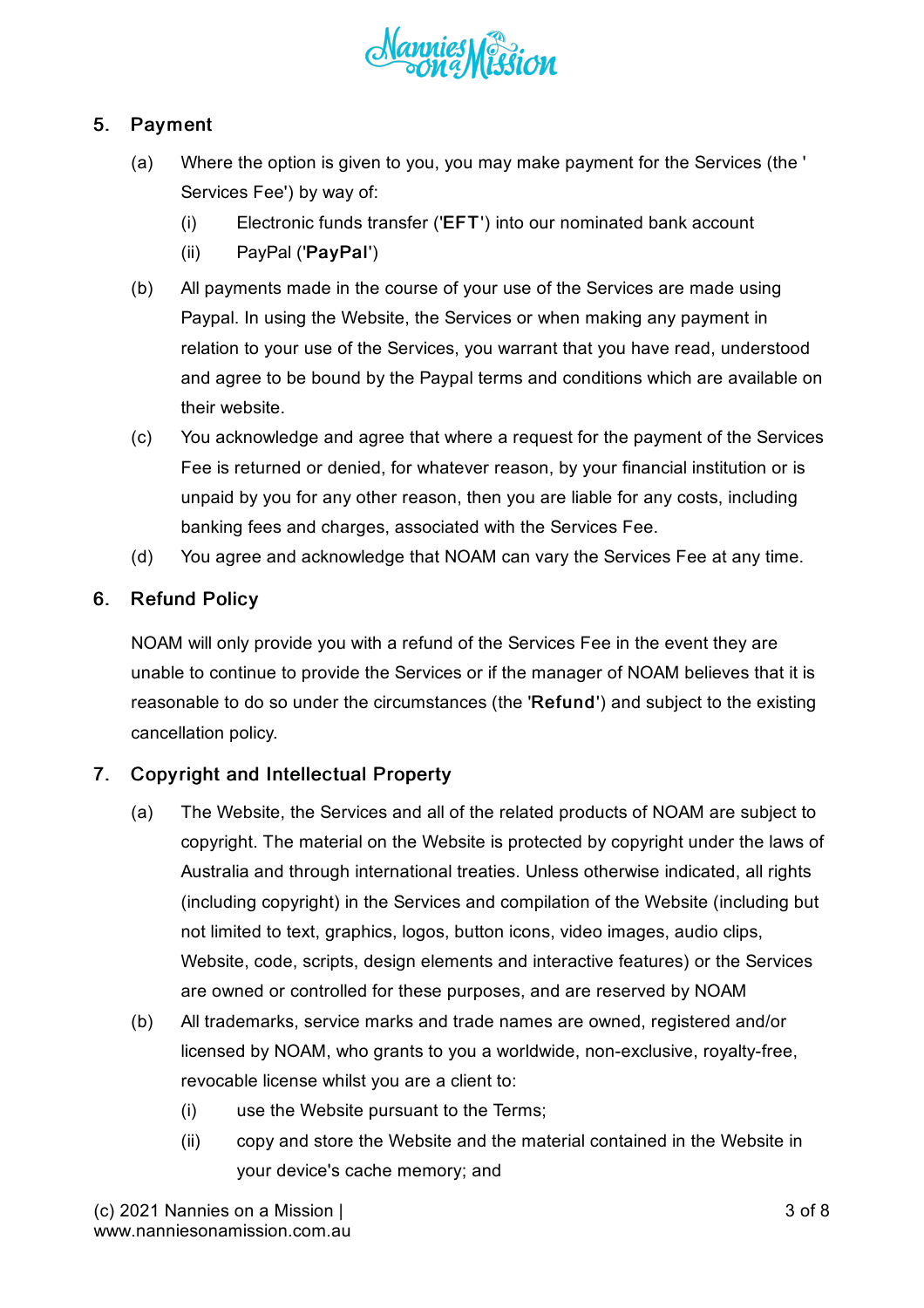

(iii) print pages from the Website for your own personal and non-commercial use.

NOAM does not grant you any other rights whatsoever in relation to the Website or the Services. All other rights are expressly reserved by NOAM

- (c) NOAM retains all rights, title and interest in and to the Website and all related Services. Nothing you do on or in relation to the Website will transfer any:
	- (i) business name, trading name, domain name, trade mark, industrial design, patent, registered design or copyright, or
	- (ii) a right to use or exploit a business name, trading name, domain name, trade mark or industrial design, or
	- (iii) a thing, system or process that is the subject of a patent, registered design or copyright (or an adaptation or modification of such a thing, system or process),

to you.

(d) You may not, without the prior written permission of NOAM and the permission of any other relevant rights owners: broadcast, republish, up-load to a third party, transmit, post, distribute, show or play in public, adapt or change in any way the Services or third party Services for any purpose, unless otherwise provided by these Terms. This prohibition does not extend to materials on the Website, which are freely available for re-use or are in the public domain.

### 8. **Privacy**

(a) NOAM takes your privacy seriously and any information provided through your use of the Website and/or Services are subject to NOAM the Website.

### 9. General Disclaimer

- (a) Nothing in the Terms limits or excludes any guarantees, warranties, representations or conditions implied or imposed by law, including the Australian Consumer Law (or any liability under them) which by law may not be limited or excluded.
- (b) Subject to this clause, and to the extent permitted by law:
	- (i) all terms, guarantees, warranties, representations or conditions which are not expressly stated in the Terms are excluded; and
	- (ii) NOAM will not be liable for any special, indirect or consequential loss or damage (unless such loss or damage is reasonably foreseeable resulting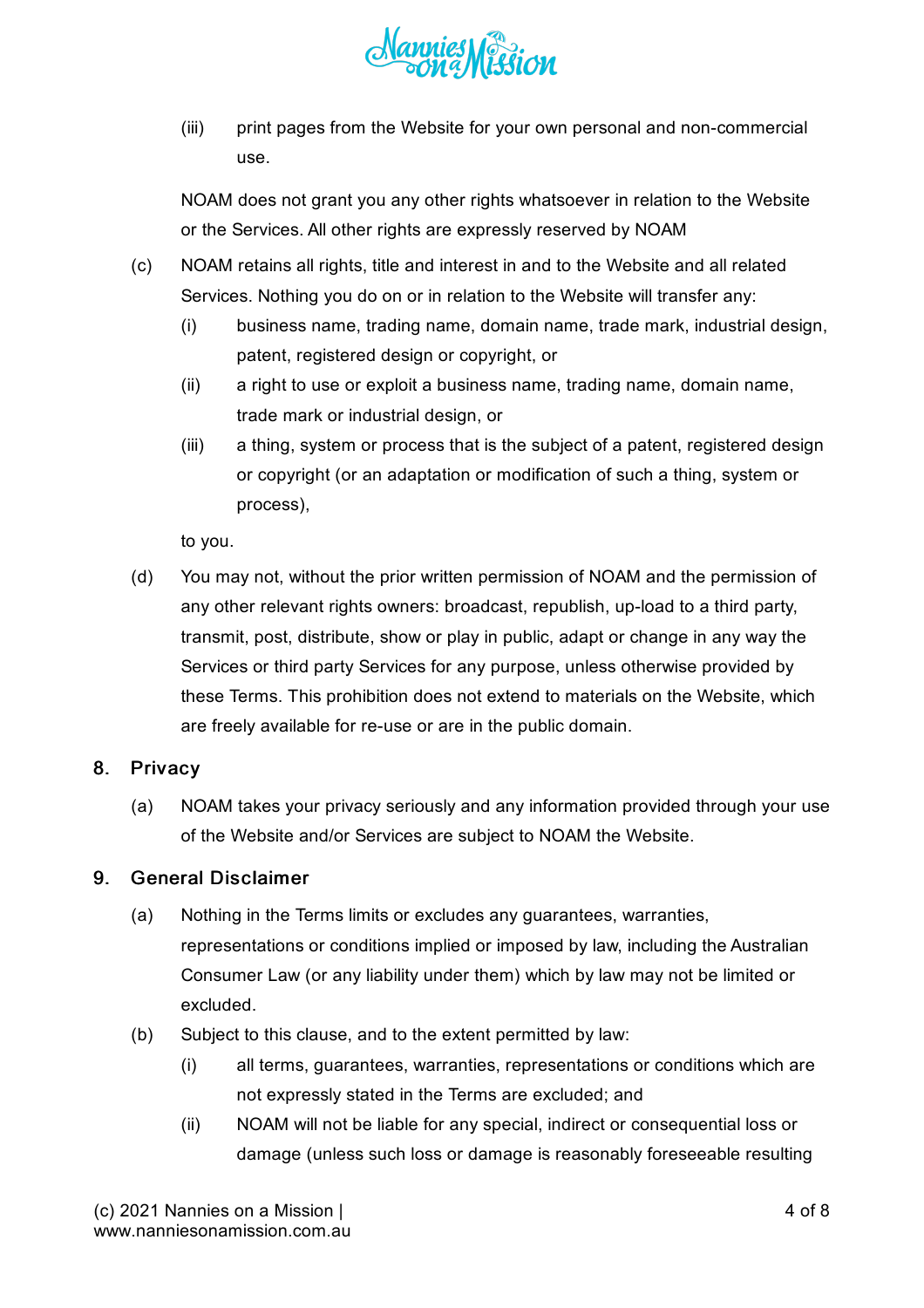

from our failure to meet an applicable Consumer Guarantee), loss of profit or opportunity, or damage to goodwill arising out of or in connection with the Services or these Terms (including as a result of not being able to use the Services or the late supply of the Services), whether at common law, under contract, tort (including negligence), in equity, pursuant to statute or otherwise.

- (c) Use of the Website and the Services is at your own risk. Everything on the Website and the Services is provided to you "as is" and "as available" without warranty or condition of any kind. None of the affiliates, directors, officers, employees, agents, contributors and licensors of NOAM make any express or implied representation or warranty about the Services or any products or Services (including the products or Services of NOAM(but is not restricted to) loss or damage you might suffer as a result of any of the following:
	- (i) failure of performance, error, omission, interruption, deletion, defect, failure to correct defects, delay in operation or transmission, computer virus or other harmful component, loss of data, communication line failure, unlawful third party conduct, or theft, destruction, alteration or unauthorised access to records;
	- (ii) the accuracy, suitability or currency of any information on the Website, the Services, or any of its Services related products (including third party material and advertisements on the Website);
	- (iii) costs incurred as a result of you using the Website, the Services or any of the products of NOAM; and
	- (iv) the Services or operation in respect to links which are provided for your convenience.

# 10. Limitation of liability

- (a) NOAM's total liability arising out of or in connection with the Services or these Terms, however arising, including under contract, tort (including negligence), in equity, under statute or otherwise, will not exceed the resupply of the Services to you.
- (b) You expressly understand and agree that NOAM, its affiliates, employees, agents, contributors and licensors shall not be liable to you for any direct, indirect, incidental, special consequential or exemplary damages which may be incurred by you, however caused and under any theory of liability. This shall include, but is not limited to, any loss of profit (whether incurred directly or indirectly), any loss of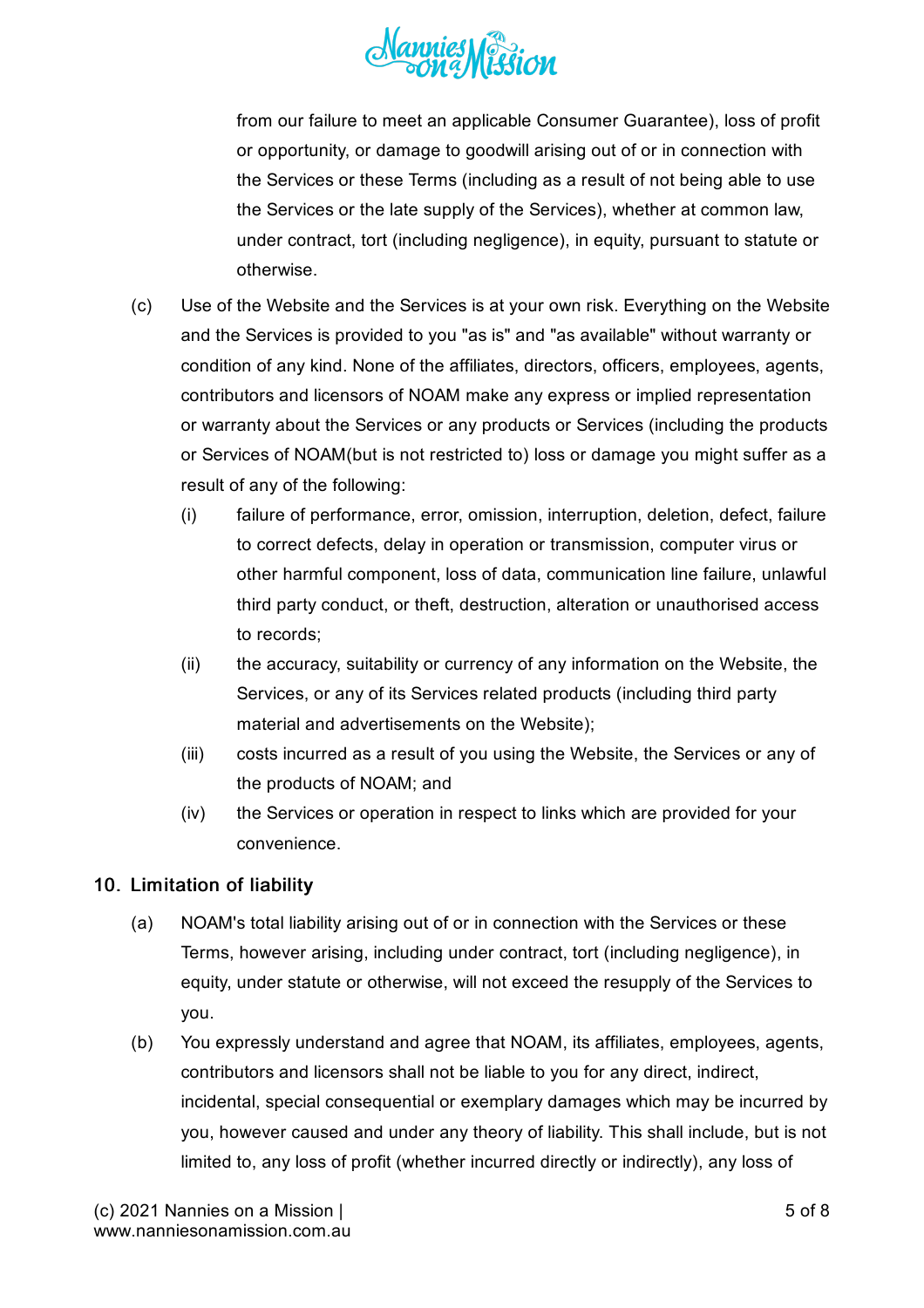

goodwill or business reputation and any other intangible loss.

## 11. Termination of Contract

- (a) The Terms will continue to apply until terminated by either you or by NOAM as set out below.
- (b) If you want to terminate the Terms, you may do so by:
	- (i) providing NOAM with 14 days' notice of your intention to terminate; and
	- (ii) closing your accounts for all of the services which you use, where NOAM has made this option available to you.

Your notice should be sent, in writing, to NOAM via the 'Contact Us' link on our homepage.

- (c) NOAM may at any time, terminate the Terms with you if:
	- (i) you have breached any provision of the Terms or intend to breach any provision;
	- (ii) NOAM is required to do so by law;
	- (iii) the provision of the Services to you by NOAM is, in the opinion of NOAM
- (d) Subject to local applicable laws, NOAM reserves the right to discontinue or cancel your client account at any time and may suspend or deny, in its sole discretion, your access to all or any portion of the Website or the Services without notice if you breach any provision of the Terms or any applicable law or if your conduct impacts NOAM's rights and those of another party.

# 12. Indemnity

- (a) You agree to indemnify NOAM, its affiliates, employees, agents, contributors, third party content providers and licensors from and against:
	- (i) all actions, suits, claims, demands, liabilities, costs, expenses, loss and damage (including legal fees on a full indemnity basis) incurred, suffered or arising out of or in connection with Your Content;
	- (ii) any direct or indirect consequences of you accessing, using or transacting on the Website or attempts to do so; and/or
	- (iii) any breach of the Terms.

# 13. Dispute Resolution

### (a) Compulsory:

If a dispute arises out of or relates to the Terms, either party may not commence any Tribunal or Court proceedings in relation to the dispute, unless the following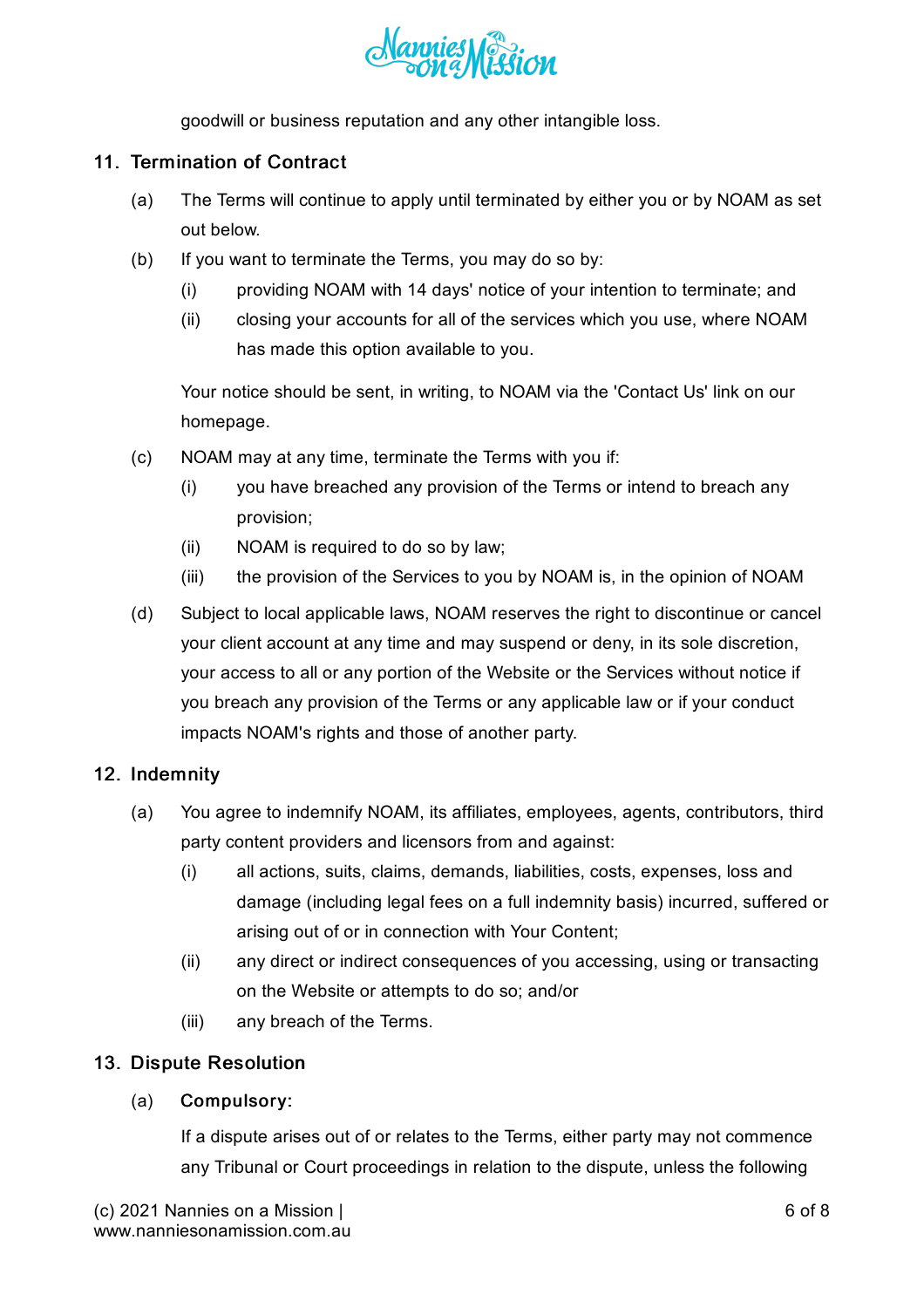

clauses have been complied with (except where urgent interlocutory relief is sought).

#### (b) Notice:

A party to the Terms claiming a dispute ('Dispute') has arisen under the Terms, must give written notice to the other party detailing the nature of the dispute, the desired outcome and the action required to settle the Dispute.

#### (c) Resolution:

On receipt of that notice ('Notice') by that other party, the parties to the Terms ('Parties') must:

- (i) Within 30 days of the Notice endeavour in good faith to resolve the Dispute expeditiously by negotiation or such other means upon which they may mutually agree;
- (ii) If for any reason whatsoever, 30 days after the date of the Notice, the Dispute has not been resolved, the Parties must agree upon selection of a mediator ;
- (iii) The Parties are equally liable for the fees and reasonable expenses of a mediator and the cost of the venue of the mediation and without limiting the foregoing undertake to pay any amounts requested by the mediator as a pre-condition to the mediation commencing. The Parties must each pay their own costs associated with the mediation;
- (iv) The mediation will be held in Cairns, Australia.

### (d) Confidential:

All communications concerning negotiations made by the Parties arising out of and in connection with this dispute resolution clause are confidential and to the extent possible, must be treated as "without prejudice" negotiations for the purpose of applicable laws of evidence.

#### (e) Termination of Mediation:

If 30 days have elapsed after the start of a mediation of the Dispute and the Dispute has not been resolved, either Party may ask the mediator to terminate the mediation and the mediator must do so.

## 14. Venue and Jurisdiction

(a) The Services offered by NOAM is intended to be viewed by residents of Australia. In the event of any dispute arising out of or in relation to the Website, you agree